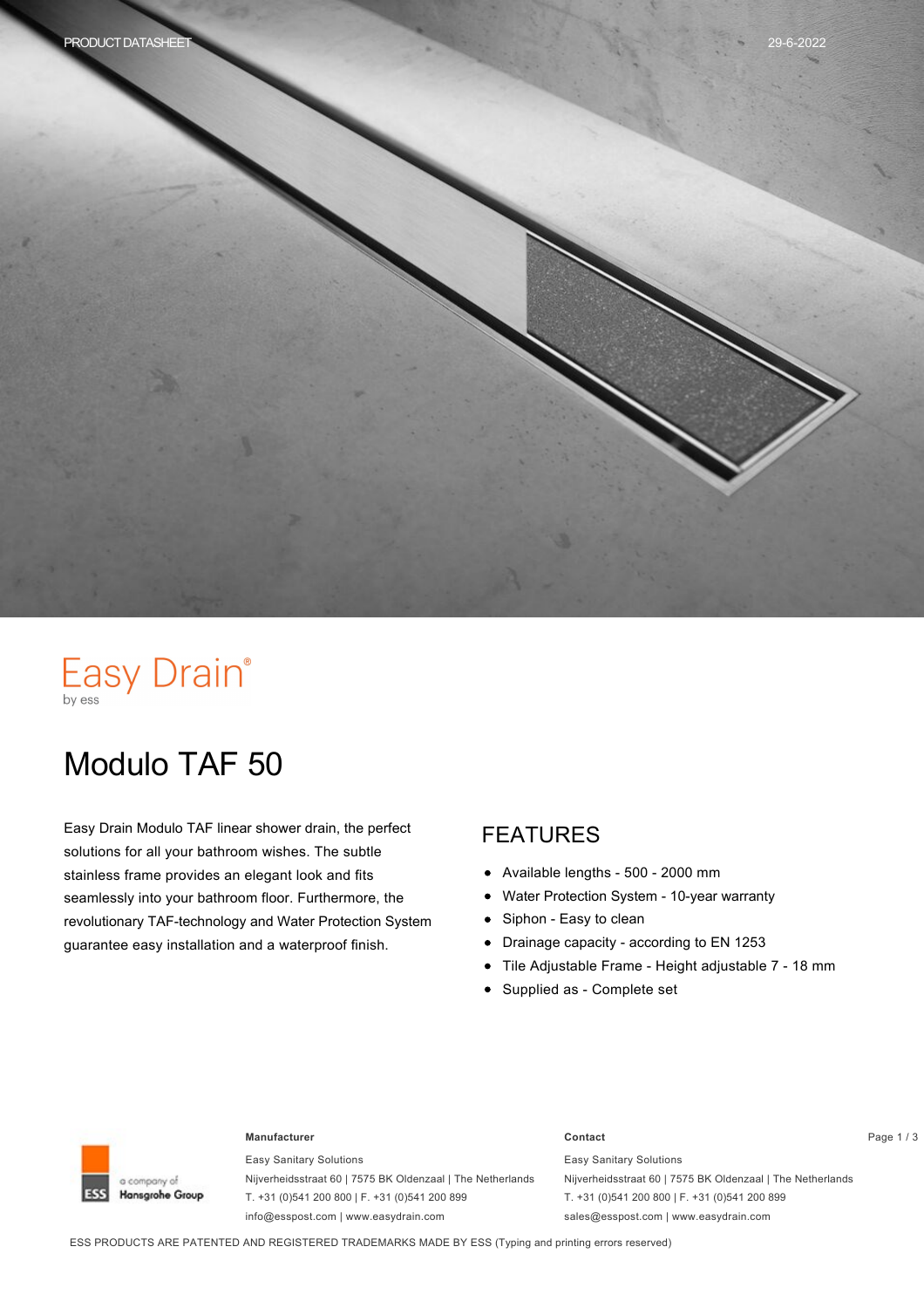### GENERAL

| Serie         | Compact TAF; Modulo TAF                                                                      |  |  |
|---------------|----------------------------------------------------------------------------------------------|--|--|
| Name          | Modulo TAF 50                                                                                |  |  |
| Model         | Rectangular shower drain                                                                     |  |  |
| Length (mm)   | 500, 600, 700, 800, 900, 1000, 1100, 1200, 1300, 1400, 1500, 1600, 1700, 1800,<br>1900, 2000 |  |  |
| Product type  | Complete                                                                                     |  |  |
| Application   | New construction, Renovation                                                                 |  |  |
| Certification | EN1253, ETAG-022, DIN 18534                                                                  |  |  |

### **INSTALLATION**

| Substrate                                   | Concrete / Sand Cement, Wooden floors, Lewis sheets |  |  |
|---------------------------------------------|-----------------------------------------------------|--|--|
| Floor finish                                | Tiles / Mosaic, Glass Mosaic, Thin tiles            |  |  |
| Height adjustable feet                      | Included                                            |  |  |
| Installation option                         | Floor                                               |  |  |
| Outlet                                      | Horizontal                                          |  |  |
| Connection (mm)                             | 50 (Global) / 56 (UK)                               |  |  |
| Min. installation depth (mm) (built-in set) | 83                                                  |  |  |
| Min. installation depth (mm) (incl. grate)  | 90                                                  |  |  |

#### DRAINAGE

| Max. drainage capacity entrance (I/min) |  |
|-----------------------------------------|--|
| Max. drainage capacity wall (I/min)     |  |
| Max. drainage capacity (I/min)          |  |

#### **BUILT-IN SET**

| Pre-assembled sealing membrane | Included           |
|--------------------------------|--------------------|
| Siphon features                | Cleanable          |
| Water seal height (mm)         | 50                 |
| Outlet                         | Horizontal         |
| Material siphon                | Polypropylene (PP) |

#### **DESIGN**

| Grate finish                   | Brushed stainless steel / Tile |  |  |
|--------------------------------|--------------------------------|--|--|
| Grate pattern                  | Zero / Closed                  |  |  |
| Grate width (mm)               | 45                             |  |  |
| Grate tile insert (mm)         | 12                             |  |  |
| Adjustable grate               | <b>No</b>                      |  |  |
| Frame type                     | TAF (Tile Adjustable Frame)    |  |  |
| <b>TAF Frame material</b>      | Stainless steel (304)          |  |  |
| Design frame finish            | N.A.                           |  |  |
| Frame width (mm)               | 62                             |  |  |
| Wheelchair accessible          | Yes                            |  |  |
| <b>Extension set available</b> | <b>Yes</b>                     |  |  |



Easy Sanitary Solutions Nijverheidsstraat 60 | 7575 BK Oldenzaal | The Netherlands T. +31 (0)541 200 800 | F. +31 (0)541 200 899 info@esspost.com | www.easydrain.com

#### **Manufacturer Contact** Page 2 / 3 Easy Sanitary Solutions

Nijverheidsstraat 60 | 7575 BK Oldenzaal | The Netherlands T. +31 (0)541 200 800 | F. +31 (0)541 200 899 sales@esspost.com | www.easydrain.com

ESS PRODUCTS ARE PATENTED AND REGISTERED TRADEMARKS MADE BY ESS (Typing and printing errors reserved)